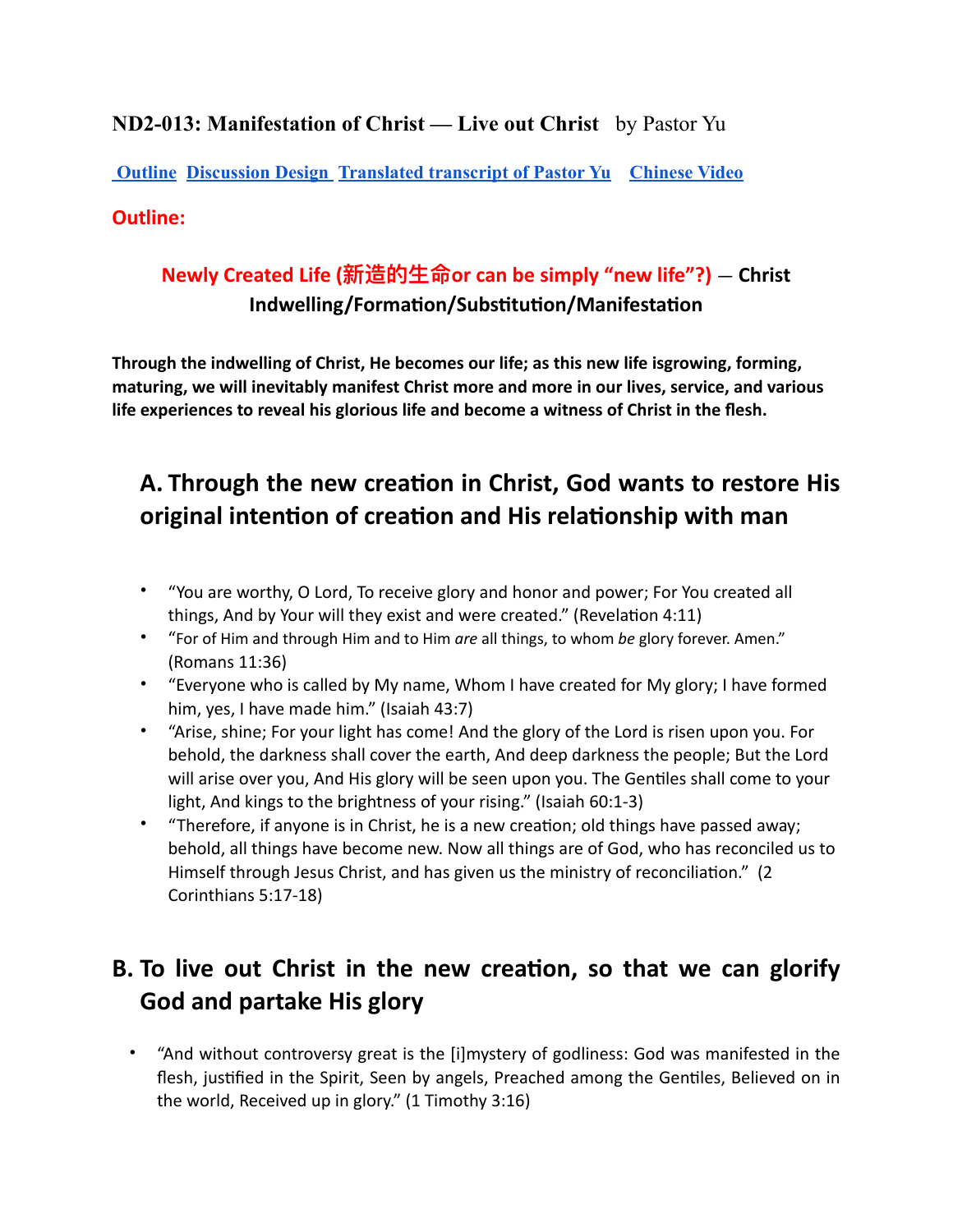- "I have been crucified with Christ; it is no longer I who live, but Christ lives in me; and the life which I now live in the flesh I live by faith in the Son of God, who loved me and gave Himself for me." (Gal 2:20)
- "To Him *be* glory in the church by Christ Jesus to all generations, forever and ever. Amen." (Ephesians 3:21)
- "In Him also we have obtained an inheritance, being predestined according to the purpose of Him who works all things according to the counsel of His will, 12 that we who first trusted in Christ should be to the praise of His glory." (Ephesians 1:11-12)
- "And we know that all things work together for good to those who love God, to those who are the called according to His purpose. For whom He foreknew, He also predestined to be conformed to the image of His Son, that He might be the firstborn among many brethren. Moreover whom He predestined, these He also called; whom He called, these He also justified; and whom He justified, these He also glorified." (Romans 8:28-30)

#### **Our mission is: "Whether individuals, families, or churches, we hope to become witnesses of Jesus Christ in the flesh." In other words, in any situation, Christ will be magnified in my body and to live out the glory of Christ. Glory be to God.**

- " …as always, so now also Christ will be magnified in my body, whether by life or by death. For to me, to live is Christ, and to die is gain." (Philippians 1:20-21a)
- "Now thanks be to God who always leads us in triumph in Christ, and through us diffuses the fragrance of His knowledge in every place." (2 Corinthians 2:14)

# **C. Manifest Christ in real life, glorify God and benefit others**

## **1. Accept the substitution of Christ is the key of living out Christ**

**"Christ is our life, and the cross is the way." Only by experiencing death and resurrection with the Lord through the cross, in the Holy Spirit, can we truly live out "no longer I, but Christ"! Because the love of Christ compels us, we are not only willing "to live for Jesus", but also hope that because of Christ's substitution, we can say "to live is Christ!"**

- "For if we have been united together in the likeness of His death, certainly we also shall be in the likeness of His resurrection...Now if we died with Christ, we believe that we shall also live with Him." (Romans 6:5, 8)
- "For if we died with Him, we shall also live with Him." (2 Timothy 2:11)
- "Always carrying about in the body the dying of the Lord Jesus, that the life of Jesus also may be manifested in our body. For we who live are always delivered to death for Jesus' sake, that the life of Jesus also may be manifested in our mortal flesh." (2 Corinthians 4:10-11)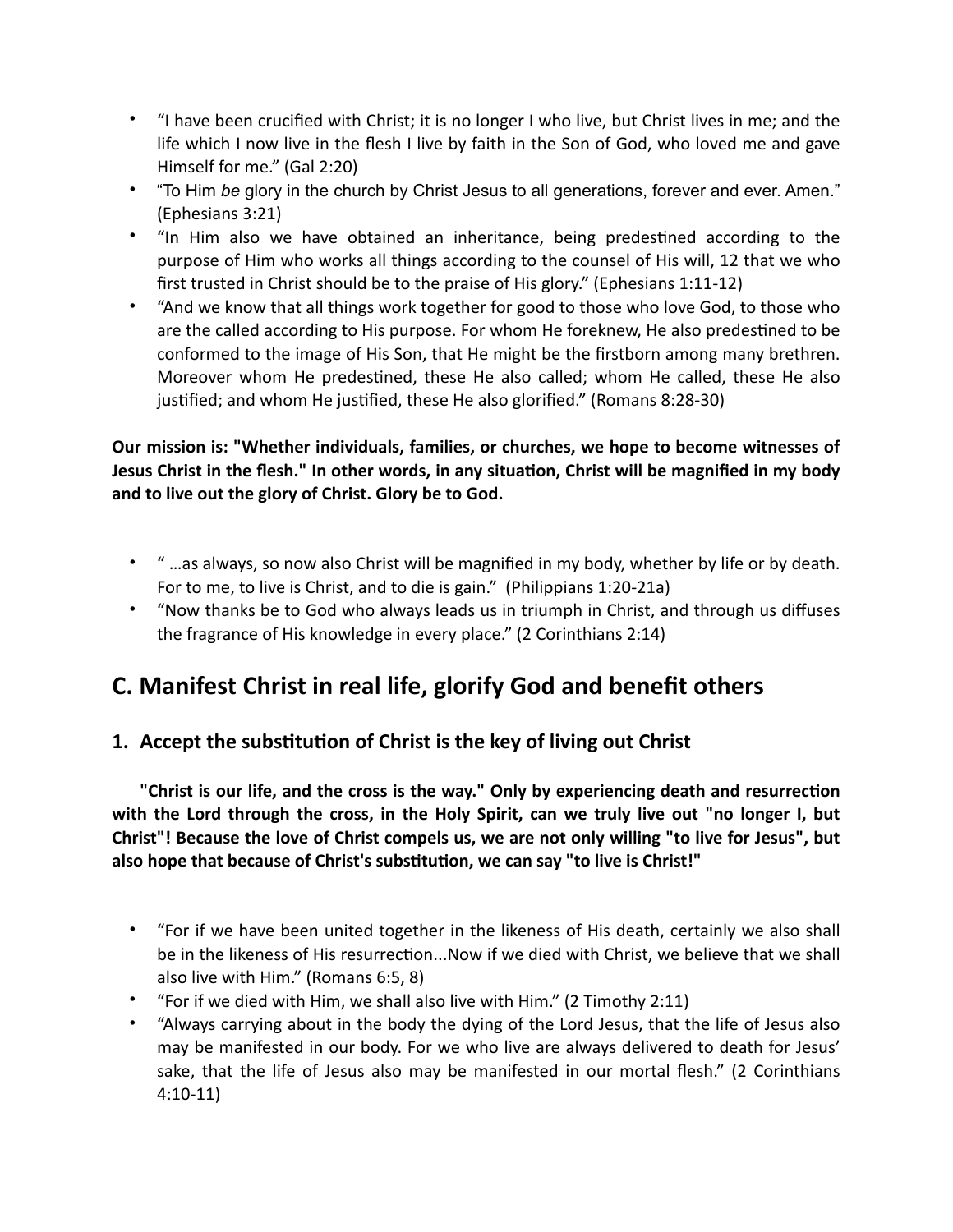#### **2. Seize the opportunity to live out Christ, and imitate the example of Christ**

**The life of a Christian and the different experiences in life all provide us opportunities to "experience Christ," "obtain Christ" and "live Christ," to honor God and benefit others.**

- "… whether you eat or drink, or whatever you do, do all to the glory of God… just as I also please all men in all things, not seeking my own profit, but the profit of many, that they may be saved. (1 Corinthians 10:31-33)
- "…you appear in this age as bright light shining, revealing the way of life." (Philippians 2:15b-16)
- "Take My yoke upon you and learn from Me, for I am gentle and lowly in heart, and you will find rest for your souls. (Matthew 11:29)
- "Imitate me, just as I also imitate Christ." (1 Corinthians 11:1)
- "The things which you learned and received and heard and saw in me, these do, and the God of peace will be with you." (Philippians 4:9)

#### **3. Live out Christ to influence others**

- "Therefore, we also, since we are surrounded by so great a cloud of witnesses, let us lay aside every weight, and the sin which so easily ensnares us, and let us run with endurance the race that is set before us, 2 looking unto Jesus, the author and [b]finisher of our faith, who for the joy that was set before Him endured the cross, despising the shame, and has sat down at the right hand of the throne of God." (Hebrews 12:1-2)
- "So then death is working in us, but life in you. " (2 Corinthians 4:12)
- "Now thanks be to God who always leads us in triumph in Christ, and through us diffuses the fragrance of His knowledge in every place. For we are to God the fragrance of Christ among those who are being saved and among those who are perishing. To the one we are the aroma of death leading to death, and to the other the aroma of life leading to life. And who is sufficient for these things?" (2 Corinthians 2:14-16)
- "You are the salt of the earth; but if the salt loses its flavor, how shall it be seasoned? It is then good for nothing but to be thrown out and trampled underfoot by men. "You are the light of the world. A city that is set on a hill cannot be hidden. Nor do they light a lamp and put it under a basket, but on a lampstand, and it gives light to all who are in the house. Let your light so shine before men, that they may see your good works and glorify your Father in heaven." (Matthew 5:13-16)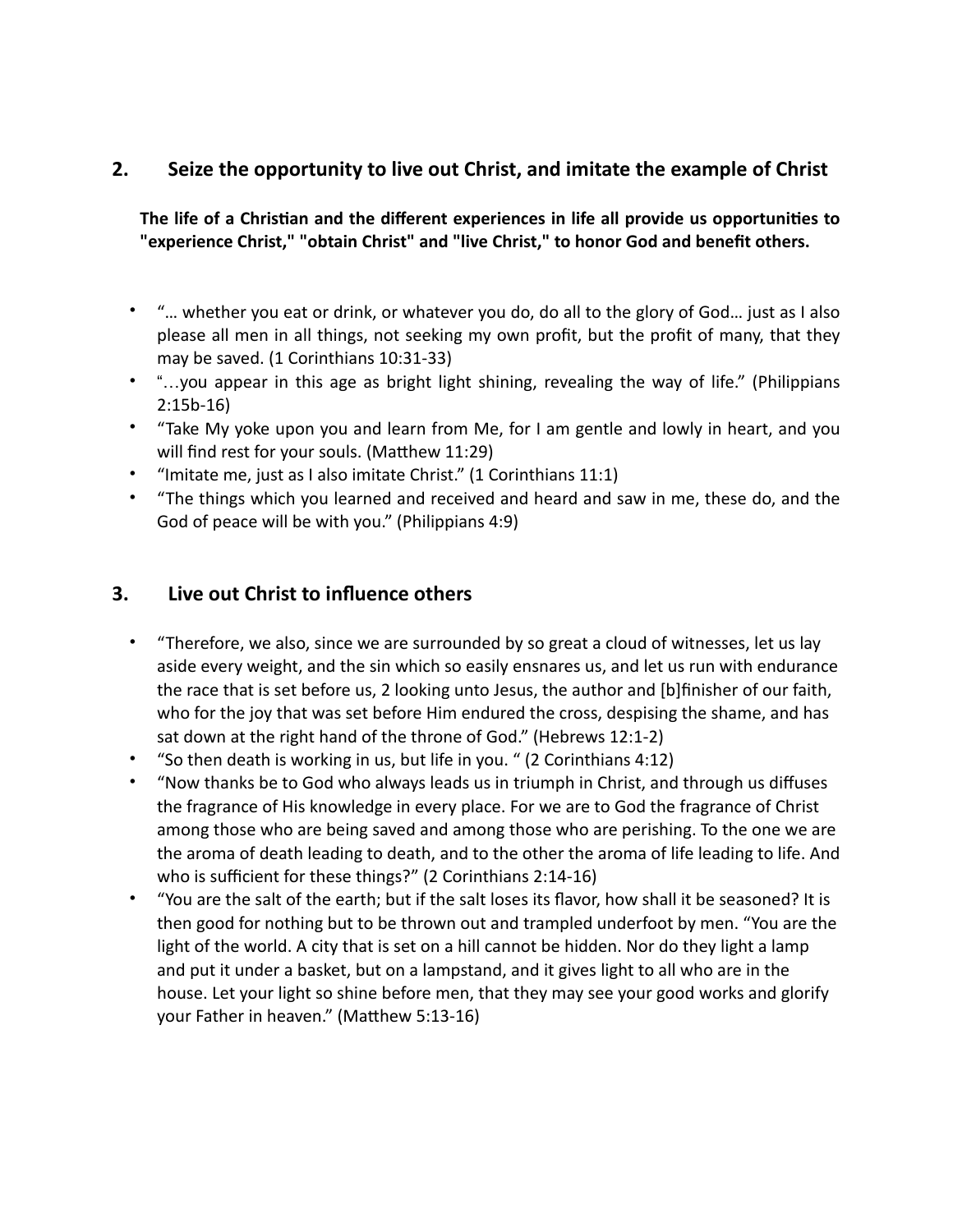# **Meditation, Practice, Discussion**

#### ❏ **Content Review: Based on the theme verses and content of this lesson, what are the key points or questions you may have?**

1. From accepting the salvation of Christ, to living out Christ in life, what are the essential spiritual practices? (Hint: from the four themes of the stage two new man discipleship) Which step is the most critical to you in your current spiritual journey?

——————————————————————————

——————————————————————————

——————————————————————————

——————————————————————————

——————————————————————————

——————————————————————————

- 2. How would "live out Christ" let us glorify God and partake God's glory?
- 3. What impact do we have when we "live out Christ" in real life? Please list examples to explain.

#### ❏ **Further Reflection: The impact of this lesson on me, the revelation from the Holy Spirit, and additional insights**

1. Conclusion from the new man discipleship stage two— "Newly created life," Please share your insights fromthe following statement: Only in the new creation of Christ, can God restore his original intention of creation and the relation with man.

——————————————————————————

——————————————————————————

2. Please list the practical steps from the lesson for Christians to "live out Christ". From these interrelated spiritual practices, which is your greatest obstacle personally?

——————————————————————————

——————————————————————————